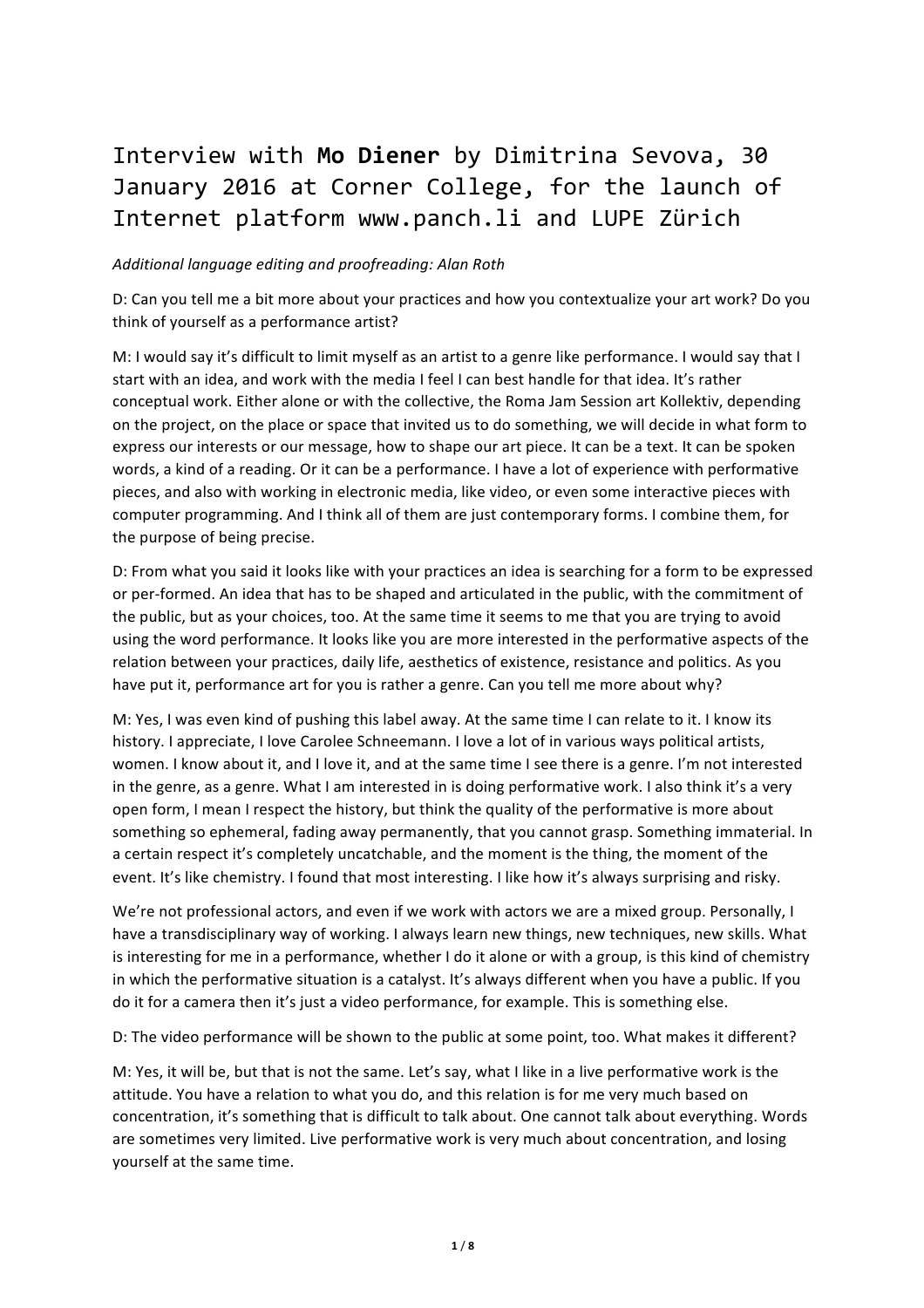## D: Should the genre of performance art be defended?

M: Those who do are right to do it. I'm just at a different point. There are some groups in Basel who have a lot of discussions around performance, and they are good performers. They are very much into the genre. But still, there are a lot of other possibilities. I like the chemistry of the moment. You have a concept. And then, the moment shapes it somehow, nourishes it also. It's always different, and it can be that once it works, once it doesn't. It depends on you, it depends on the moment, the space, on so many things. As I said already, it's a risky work. The more you have experience, probably, the more you are able to deal with that. Anyway, you first have a concept, a strong concept, and usually it works.

D: So for you performativity lies in the event itself as a shifter of the situation, rather than in the repetitive elements of the performance? Because an event is a relational constellation, a sequence that changes the direction, a leap and always different? There is no moment that can happen again, be identical to another?

M: Not only. I mean, there is a concept that should be, let's say, possible to be acted out, without or with public, and it should be repeatable, also, in a way. Most of the time the concept is not purely relational in the sense that I would leave everything open, no. But for sure there is this openness. Especially when I work with the collective I know there is a lot of uncertainty or ambiguity, when it's about communication and there are relational parts in it. Still, there is a concept as well. It's manylayered. The performance itself shows a moment of that relational-conceptual situation. So we develop it and show it in order to give an insight, an artistic insight into our reflections, which we make accessible to the audience in their interaction with it.

In the collective we talk about minorities, we talk about empowerment, we talk about taking space in a cultural field as a minority. We are not especially talking about stereotypes any more, being critical in that way, but we are interested in being part of a larger community of artistic production. And actually, that's our goal, and our steps go in this direction. We like to do it playfully, making people aware of our existence. I think that's it. When I do my own solo pieces, and this was not so often the case in the last two years, it's usually rather physical interventions in the space. It can be, for example, writings on a wall, driving a car and saying some words, or letting my guests step out of the car and walk away.  $1$  That's not so much performative, but an intervention in the space, like changing the space by coming and leaving traces.

D: I find very interesting how you relate to the idea of intervention, and performativity, rather distinguishing them and shifting the idea of the performance in a new direction or trying to give it another trajectory.

M: Maybe I can make a link here and say that our performances with the group are rather interventions as well, because we are not only working in an art context. We are working in a political context, so we have also something to do on the level of politics. Not all of our members have the same qualities. For example, one member is absolutely great with contacts and communication. He is very much the person who does more activist work and who is mostly involved in political contexts. As a collective we were invited to work in a working group at the national level, at the Bundesamt für Kultur [Federal Office of Culture]. This means we take part in political meetings, and yet we are still artists. We are involved, somehow, in changes, or in processes that are real, and at the same time, when we are artists, we try to work on the level of the collective

<u> 1989 - Jan Samuel Barbara, margaret e</u>

<sup>&</sup>lt;sup>1</sup> Mo Diener, *Intervention with an Opel Astra and Friends*, 18 March 2015, PROGR courtyard, Bern.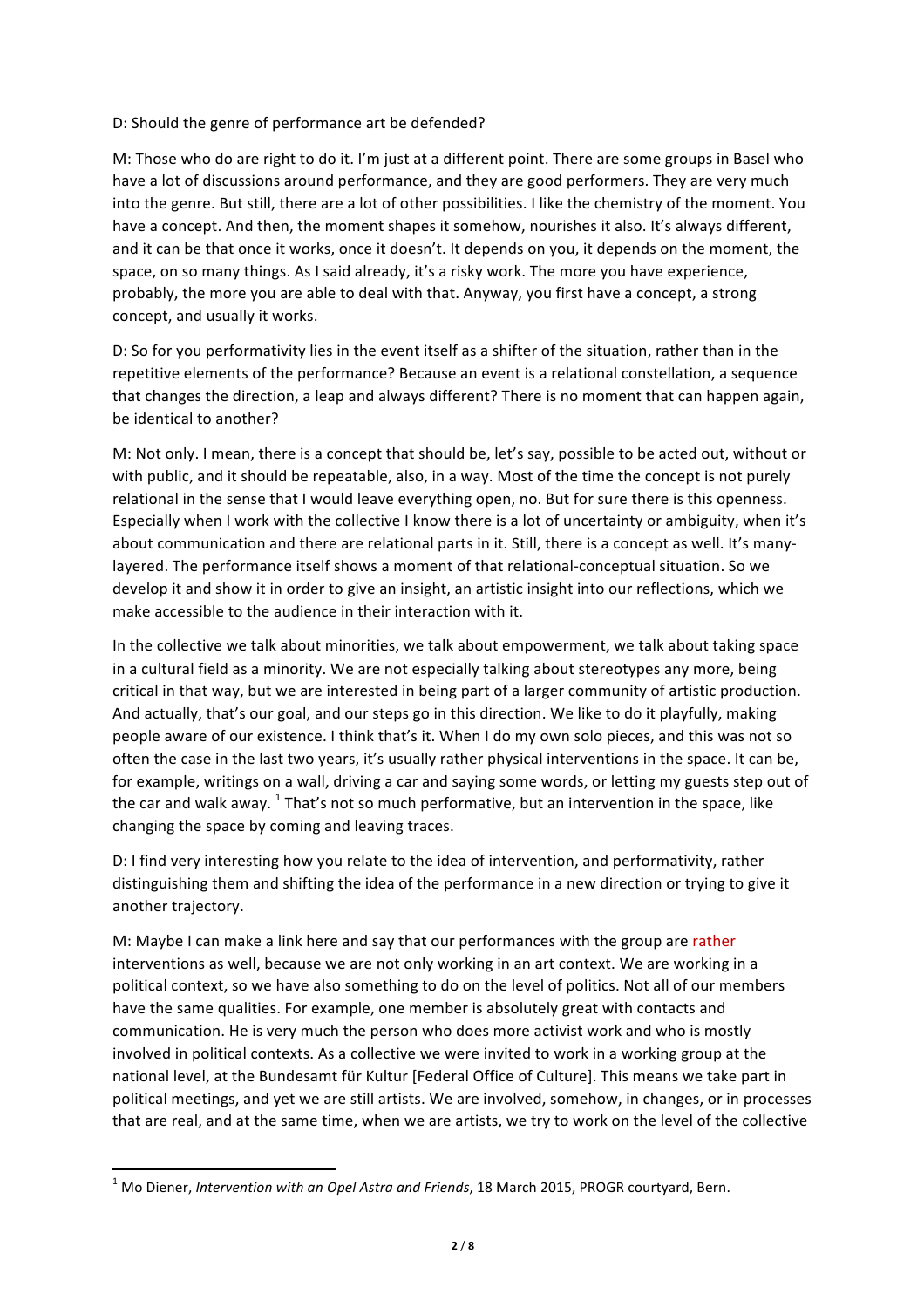imaginary, which we want to access in another way. Because we think that's a good way to work, for getting something moving.

D: How about the relation between performativity and technology in the context of performance art? It seems that the term performance is connected to labor, labor performance, that the word was critically appropriated during the 1960s or 1970s to affirm the deskilling of workers due to automation, and was used as an antithesis to theater, by artists who called themselves performance artists, no longer actionists, or situationists, no longer doing happenings as Kaprow called it. This sounds closely related to this idea of technologization, systematization and bureaucratization of daily life and of human working processes that were being replaced by machines. Yvonne Rainer made some performances where a dancer was reading from Keynes's economy texts alongside the moving bodies.  $2^2$  I want to ask you about this relation between performativity, labor and technological apparatuses. You mentioned that it's different when you are filming the performance, and the filming you said becomes something else. Some artists work mostly with film performances, employing the performative aspects inherent to the media and the moving images themselves. They do not perform so much in live situations. You very often perform live. The intervention seems to me is one of the most important aspects.

M: I think there are two lines that can be answered. One is really this live aspect that makes the difference. I think the live aspect is something that has been very important, and is now becoming even more important. Because it is something three-dimensional. It's a situation which intervenes in another situation. The artist and the public influence each other, and that's important because people who are assisting, I mean the public, have a relation to space and time and reality. There is nothing cut, there is no montage. It may be imperfect, but there is something very real in the interventional time, being in another situation, changing the situation by being present there and doing something. And I think that's a kind of contemporary, powerful strategy to do that. It gives back some of our physical time. During the 1990s it was not the same. Artists performed predominantly for the video camera, and I was myself involved very much in video work, and I was editing a lot of my own performance work. I made physical performances, filmed them and edited them in order to produce videos, with some artificial choreographies. I enjoyed that, but it's no longer my interest. I wondered why I stopped doing it. I can still do work for a camera, but I would do it very differently today. I think there is something interesting about non-edited video, working with the real rhythm of your physical existence in space. I think that's a movement, and it's more interesting nowadays.

And then, technology is a tool. When I use it in a performance, I use it maybe to change a view, to give other ideas about observation, to open another space. To merge the spaces. This is a tool for it. But it's not really the interest of my work to reflect on labor, like it was in the 1960s or 1970s. The roots of performance is not so much my subject, I would say. The subject I am working with is more important than my own subject is. I think it's about opening other perspectives, using it as a tool for producing different temporalities, or the same temporalities with different perspectives. It's kind of a very visual tool.

D: What about the body? Both the forceful and the weak body has been very important in the art performance context.

<u> 1989 - Jan Samuel Barbara, margaret e</u>

<sup>&</sup>lt;sup>2</sup> Yvonne Rainer, Assisted Living: Do You Have Any Money?, premiere in 2013, as part of Judson Now at Danspace Project.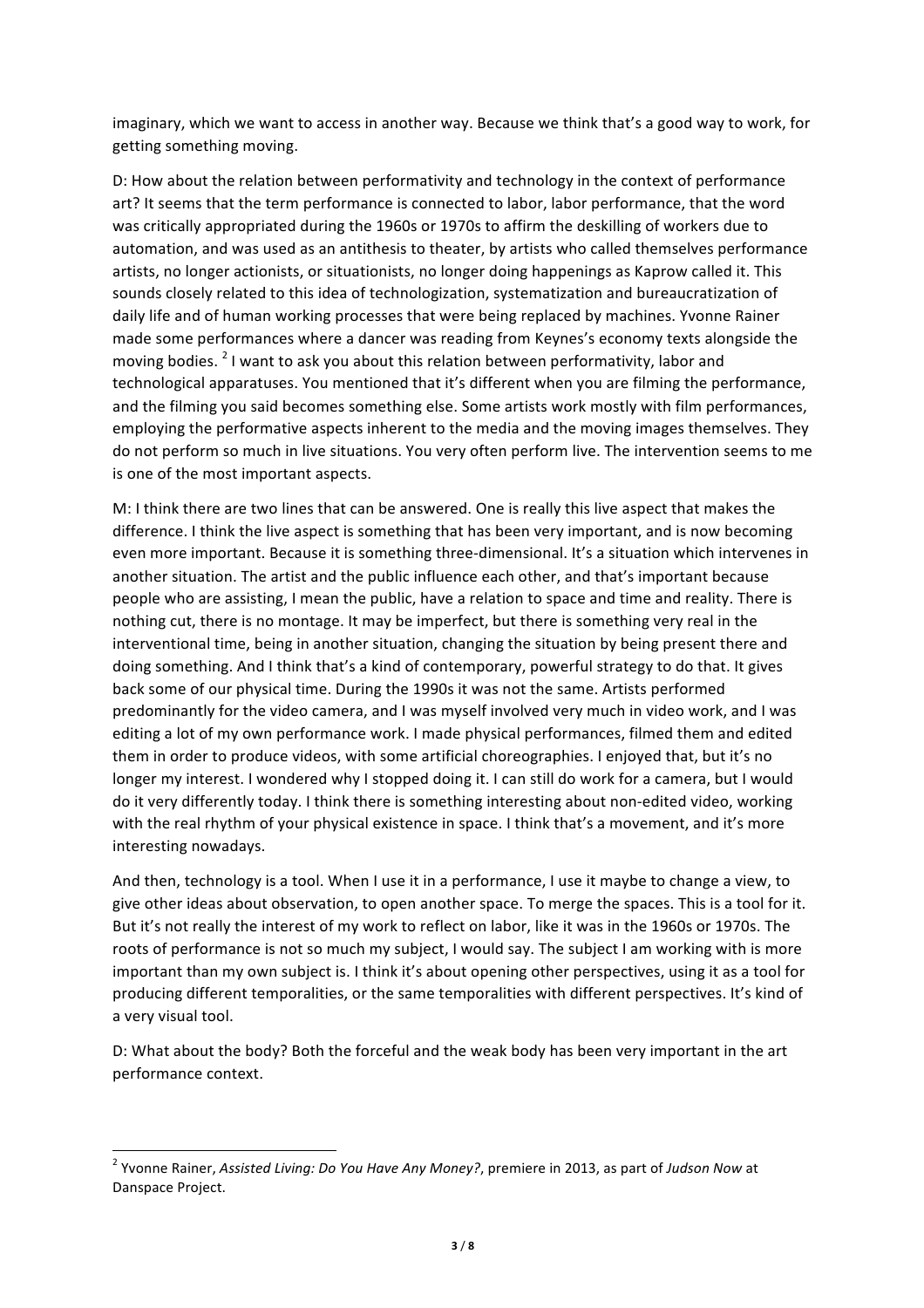M: It's still important. The body is very important, it is our tool. We don't have anything other than the body to express what we have to express. Our brain may be controlling everything, but without a body we're nothing. We have chances to explore our body and with technology can reflect, we can make dreams out of it, we can artificialize, can get heroic with it. I mean we can empower and give superforces to our body, but maybe that's good, just to show both, to see the trained, or not trained, existence of our human forms and articulations, and the capacity a machine has of transforming it into some kind of monsters, or even the supernatural. I think it's interesting to reverse views, so I'm rather working on that field when I use camera eyes, lenses, projections, and so on.

D: Do you think there is a performance art scene in Zurich? Are you interested in contextualizing your group as a collective position in that scene, too, or the work you do on your own?

M: It's always important to contextualize. I cannot imagine to work on my own, disconnected from everything. At the same time, I don't want to be limited by contextualization. I want to be contextualized as an artist, in art spaces, in the political contexts I'm interested in, which means feminist work, minorities context, art context, conceptual context. It's very important. I need that. I cannot work without.

D: You said that in Basel they are extremely interested in performance art? What is the specificity of Zurich context?

M: I have contact to some people, like San Keller, and I've known Dorothea Rust for a long time. We know each other quite well. But I cannot say that there is a Zurich performance art scene, there is no performance work rooted here. Anyway, I'm somewhat of a hybrid. I cannot say that I feel at home in only one scene. I feel at home with interesting art work, whatever that means. I feel absolutely fascinated by things created which speak to me. That can be all kinds of art forms. For me, it's very difficult to say if there is a performance scene in the town. I would very much like to feel something about the performance scene in Zurich. I don't. I know singular persons involved in this. I know some young people from my studies, also, whom I appreciate very much. But I don't feel it as a scene. I feel it as a loose network, rather. Maybe it's because I don't have this life where I go each Thursday, or whatever, always to that place to look at something, because I don't have the time to do that. But I haven't heard of a scene here, either. I mean a performance scene. For sure, there is an underground, or off-space scene. There is no doubt that it exists, but a performance scene, no. I know that there are some artists who want to do LEGS. And I also said, yeah, cool, I'll take part. And I'm very curious. I know some artists who will be there, and I'm looking forward to it. I know about ACT, <sup>3</sup> a school context performance scene. And there was also *Der letzte Tag* [The Last Day] of Dorothea, <sup>4</sup> where there were so many performance artists coming, each hour, to do something. I'm involved in such things. But that still doesn't make me feel part of a performance scene, it's very funny.

D: Are there any art spaces in Zurich that from your point of view are more engaged in presenting this kind of practices, or a space that is explicitly taking care in a sense of giving consistency in their program to supporting practices in the direction of art performance, or performative art practices that are more ephemeral – spaces that not only offer an exhibition format in a sense of showing

<u> 1989 - Jan Samuel Barbara, margaret e</u>

<sup>&</sup>lt;sup>3</sup> ACT: Performance Festival der Schweizer Kunsthochschulen <http://www.act-perform.net/> (accessed 2016-02-25).<br> $4$  Der längste Tag / The Longest Day: 16 hours non stop outdoor performances

<sup>&</sup>lt;https://derlaengstetag.wordpress.com/> (accessed 2016-02-24).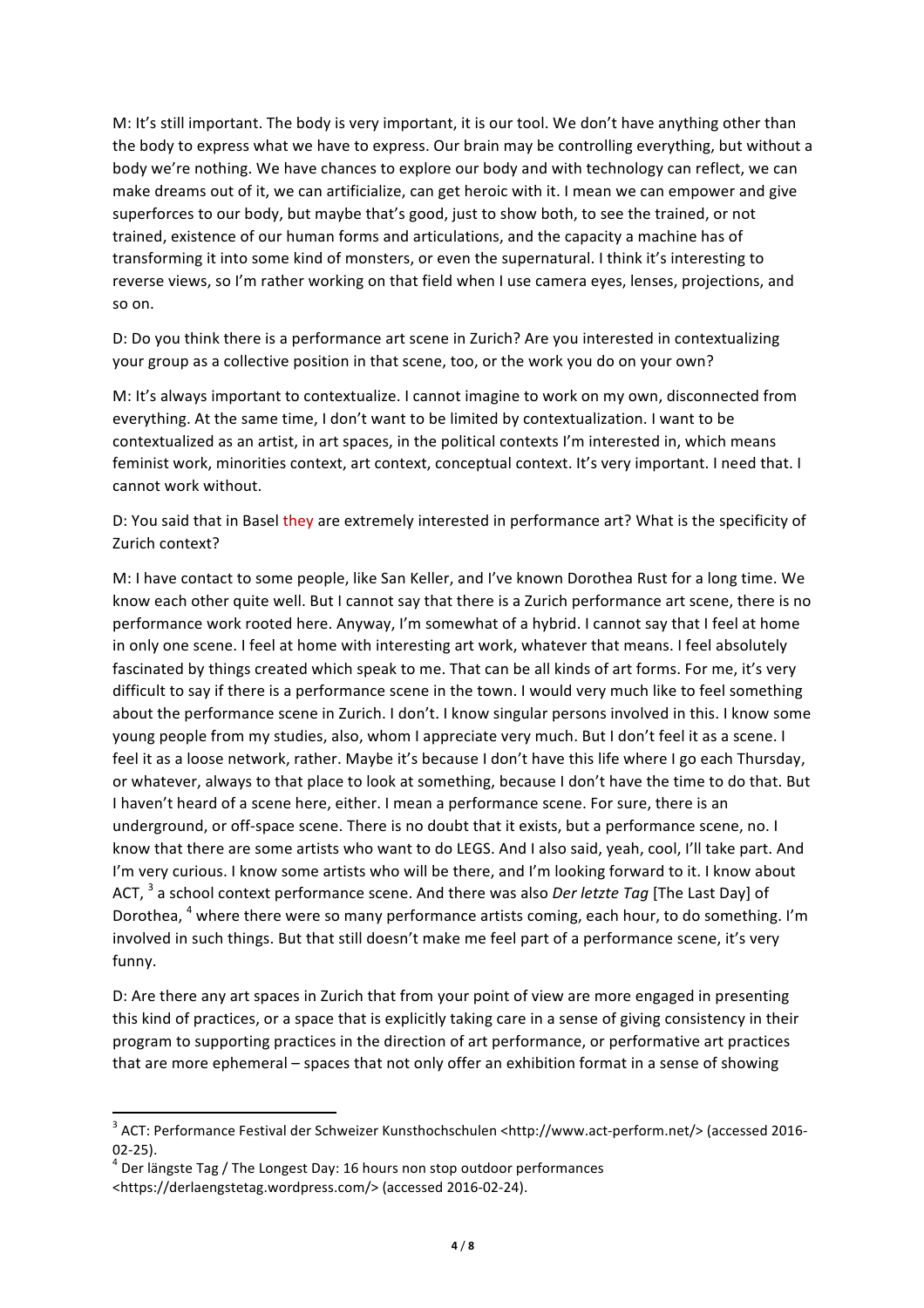objects, but go beyond that? Are there spaces in Zurich whose efforts you'd like to emphasize, specifically when it comes to performative practices?

M: Your space, Corner College, is open to many forms. Then there is Walcheturm. They have shown a lot of performance and performative work in their program. There are some other places, too. Generally speaking they are not so consistent in the sense that one can go there and see an art performance. There is no stable art place with a clear politics or interest in this direction, where you would find an archive, for example, with curators who are available all the time. Or rather, there are spaces with a stable interest in performative practices, but there is no stable staff, no one you could regularly approach to discuss a proposal. Perhaps I have this view, because in the last two-three years I have been really working a lot on some subjects, and wasn't looking for spaces so much. We started with one thing, and then suddenly people just said, ah, we would like to invite you to come here. We had to travel to different institutions or spaces, and didn't even look for places ourselves. We were completely happy to be invited, when we were, but we didn't have time any more to think about whether we need a specific space to work with. I think it would be very helpful for many reasons to have a place where performance would be rooted somehow. There is no performance rooted in the art school, either. There is no department. I mean, Fine Arts, yes. But there is not really a teacher there who could teach performance, for example. Sometimes they have guests who teach that as well.

I think performance does not have a lot of roots here. I might even say that Zurich is not a real performance city. Even if there is a lot of performative work created here. I think it has a lot to do with the market here. It's just an idea, I have not researched that. But it's not really the city for performance. Until now. Maybe it changes.

D: Speaking about Zurich, you already made this connection between the spaces, performance, the archive and the missing expert staff. Is there a systematically done archive about these kinds of practices, a publicly accessible archive where one could find traces, if not about the history of a performance art scene, at least about certain tendencies and movements in the "genre"?

M: Shedhalle has an archive. Not specifically focused on performance, I think it's a post-colonial and feminist, queer archive. When we talk about performance, we always end up talking about a genre. And I'm not really a person who relates to genre as such, be it painting, or performance, or whatever. I'm rather connected to discourse, let's say. For a while I've been reading books about New Materialism, and I'm very interested in that. I'm rather going in the direction of exploring discursive fields that I'm interested in. And there, I find inspiration for finding my form, and for the strongest experiences that I made in performance art, and video work, and technology use, and so I kind of use my tools. It is very simple. I have my ideas, and I have my tools. And sometimes I have encountered people who are interested in working with me. Or I meet people I really like, and relate to. So I propose, or they propose. That's the way I work. Maybe it sounds simple, but it's just the way it is. The network I'm in is created by these interests and movements, and sometimes it's so surprising. Like, suddenly I get to know, for example, Rosi Braidotti's work, and start reading her. And then I meet this person, and that person, and another person in Geneva who reflect on the same thoughts, and then I find a lot of things in the Internet, but then I meet people here and there, and suddenly a network is created. I cannot say it's because I was studying in the Master program. It's also not because I'm performing permanently. It's also not because I'm doing video. It's just because it's a conceptual situation, and maybe this is this kind of chemistry stream.

D: Do you think performance should be taught at art universities?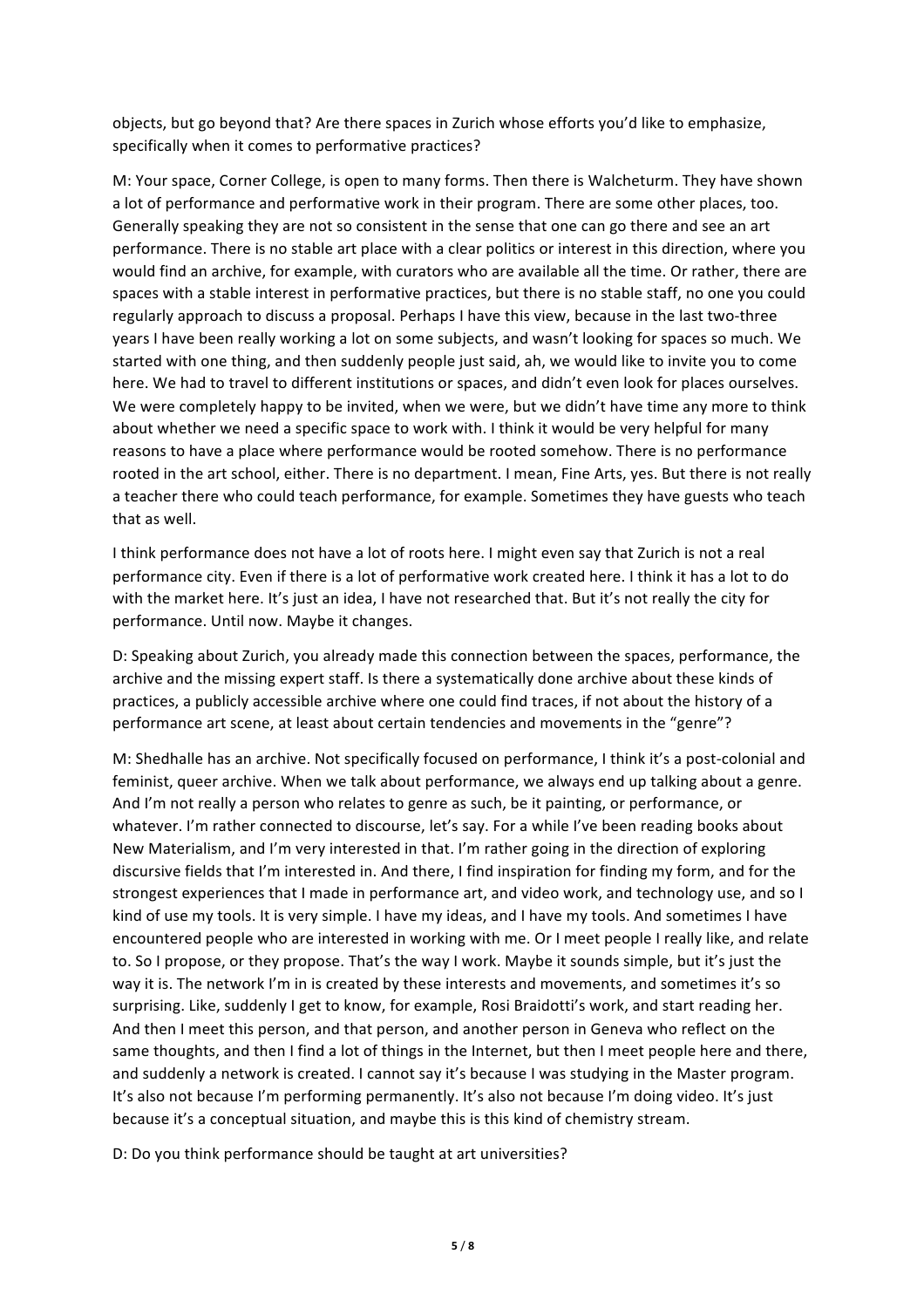M: It would be very helpful. For example, I would have been very happy to have a teacher, or somebody, a coach, who would give me some advice in my work I have done with the collective, like how to guide people. Because I never did it before. What kind of courses there are, and what kind of skills I could teach them. Maybe yoga courses. Really basic actor stage courses. Contact improvisation. Speech training. It seems to me that many things that seem straightforward at first, can be learned properly. Take filming. Everybody can film. Of course, you know how to press the button. But how to edit a video is another issue, some do it well, some not so well. I think it's the same with performance. Some laypersons, but that's very rare, may have an unusual talent and always do it right. But otherwise you have to try and try again. Sometimes you don't know how to solve a problem. You want to go in a certain direction but you cannot reach it. So I think yes, the school should be open to modules where you can learn some technologies on stage, or for the voice, for the rhythm, things like that. For me, a performance should have a certain interesting rhythm. There is a sort of dramaturgy. Some artists may think there is no need for it. For my perception, the times when you could make self-experiences on stage, and a public would assist a bit by looking, are over. That was the 1970s, and I think it's gone. When I see that, despite the consciousness of having a public, somebody does something on stage for him or herself, I must say it's not ready for a public. Sorry, you should reflect it. Because there is a public, and the public has a certain right to try to understand what you are doing. Give them a chance, or not, give a kind of key. Or if you want to be mysterious, at least have a certain approach to that. Being conscious of the public is important.

D: Going back to education, are there techniques, or even tricks, that can be transmitted from teacher to student, from one artist to another artist? Of course, there are tacit forms of knowledge that have a highly subjective specificity and can only be passed from one artist to another in a very material and personal relation. Let's say if a student has a teacher, one of the conceptual artists like Marina Abramovic, Carolee Schneemann or Rebecca Horn, who have been also very involved in performance art. They have Master classes, and I know artists who have been to their classes to study specifically with one of them, not just to enroll in some Master class at art university and go through all these modules and the credit point system, but to study specifically with one of them, to rigorously study with their master, who would teach them like in martial arts.

M: I cannot answer generally. If I was teaching, I would teach about intervention. I'm interested in that. Physical intervention in a situation. Performative intervention in a situation, this kind of practices and how to do that. Probably I could teach, I could kind of find a way to develop a course. And if you very, very basically would like to know whether I think it's possible to teach performance, I would say, yeah. As a time-based art, it requires a consciousness about your physical state in the room. It's work with one's body, so one has to know one's body. One does not have to be a dancer, but one has to be able to control one's body, somehow. One has to move in space, to feel the space. This can be learned through trainings which offer this sensibilization, like Tai Chi, meditation. Recently I was in a course called Laban technique, on how to move, with which dynamics, a whole system, very cool. I'm interested in all that stuff, too, because one has to somehow deal with one's capacities, possibilities, weaknesses. And then, I think, like in all arts, there is a specificity that one has to care about one's body and know a lot about one's body when one performs. It's like a lifestyle, in a way, because you one cannot just not care, and then do a good performance, I think it's not possible, or it's rarely possible. Marina Abramovic I think has a whole lifestyle about not eating, eating, drinking this, not drinking that. Dancers have the same. I think performers more or less do as well. They're conscious about how they feed themselves, with spiritual and physical material things.

Education is not indispensable in art. I mean, one can work without being taught. In art, one can be one's own teacher. Maybe the reflection about it should be articulated, and publicly discussed.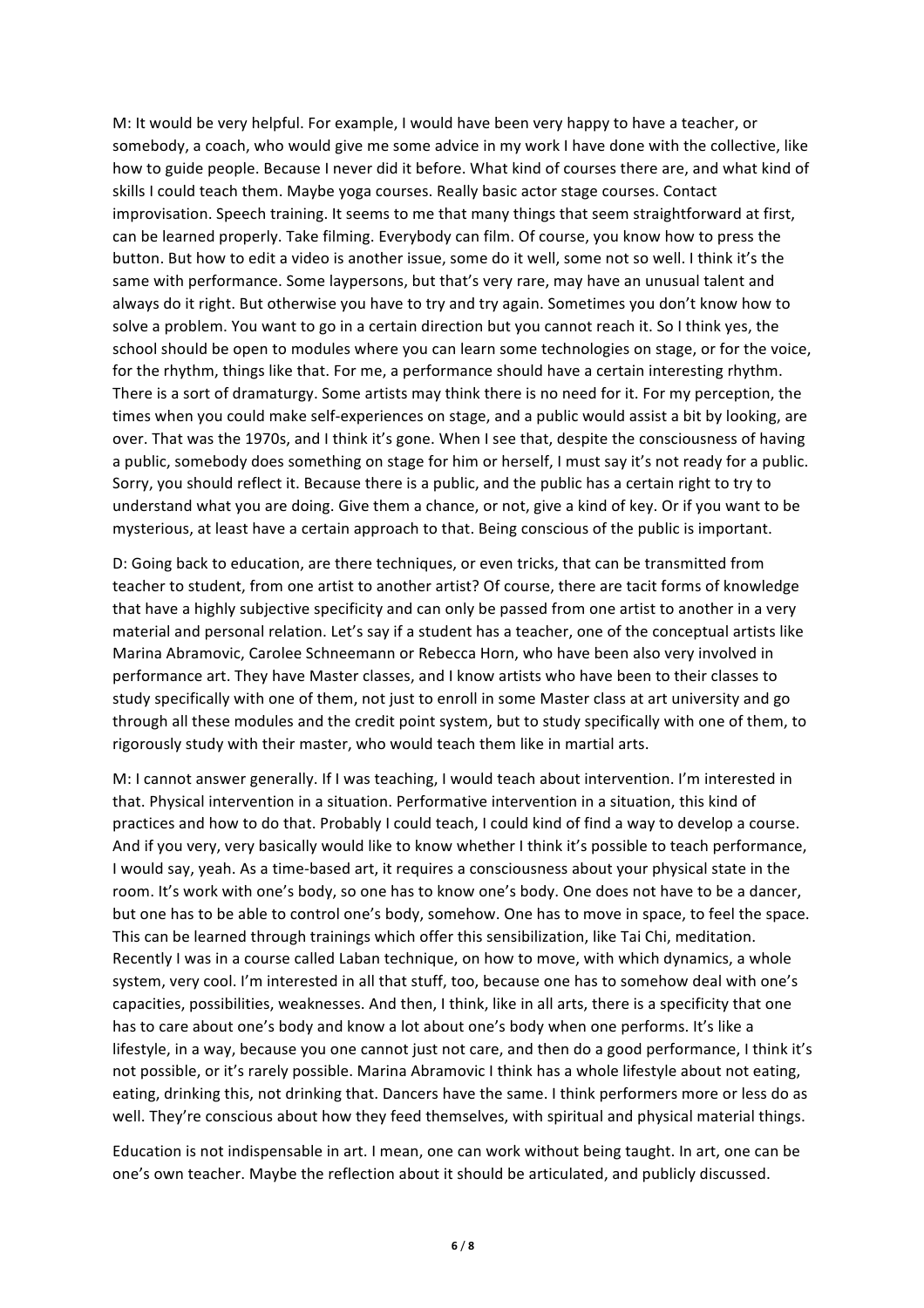There has to be a discursive field where one can look to discuss one's work, where one's work can be discovered. But I think going through a school is not a prerequisite to finding one's own forms. However, one needs a context. I'm sure that is important. I'm grateful to all my teachers with whom I could exchange my thoughts. I'm very grateful to any person I can do that with. And I think this exchange teaches me so much for my work. If there is no conversation about what one is working on, there is a stagnation. It's very important to have a sort of open field of exchange, ideas, discussions, critiques. For sure, there is a lot of theory about how to approach performative work, because many artists have given it a lot of thought, and researchers have studied their practices. There is a lot to be learned, but I don't know if that makes good artists. What I observe is that it needs groups, it needs communities, it needs exchange. That is what makes artists go forward.

D: How does collective subjectivity, or even the mood of the space, influence performance practices? Some conceptual and performance artists, like Robert Morris, who is from the generation that coined the term *performance art*, have done performances where the objects and the space itself are equally or more important than the performer's presence. Morris even gives them more material appearance, and he tends to disappear. His movements become mechanical in a machinic kind of immaterialization of the body, in an assemblage or collective subjectivity with the whole environment, losing himself in the mood of the space where the props or objects become acting characters in their own right. Another example would be John Cage, who works with silence in the space.

M: It's so vague when we talk about performance, because it's so many things, it can be everything, somehow. I can only talk about myself, and I very much like when I'm kind of losing myself in a situation I create in a space. And the space is for sure a character somehow, too. It's playing with you, and you with the space. I think the space is most important. For example, I don't like stages. Sometimes we had occasions with the collective to perform on a stage. I don't like it so much because it's such a theatrical situation. We don't want to be in the floodlight, and do some kind of extraordinary singing or dancing. We do something else. And the context is wrong then. It's rather about doing an intervention, which is absolutely not a merging thing, but it's kind of a cutting across the space and time with bodies (this is a different kind of cut, not like in video or film montage), and then suddenly changing it so that suddenly we end up in a new situation. It's like hacking, a bit. A space, or an order, something. This is something I'm getting more and more interested in. Going into a system, and marking the system with a new color, or just making a new move in it, or introducing a different logic into it. This, for me, and for us, I guess, is the strongest strategy. Just to go into a system and then kind of tweak its structure a bit.

D: In your work, the relation between the public and the performance is key. It strives to give visibility to social and political issues and engages with the participation of the public. Does a performance have to be public, or can it be rather invisible, as part of a longer process within an artistic practice? Some artists ritualize certain aspects of their art practices with performative procedures or language, and even use elements of performance, without necessarily making this public or even visible in their works. They tend to be disconnecting and displacing techniques in a hermeneutic way, a kind algorithmic surface of an art work.

M: I have no claims to say, one should work like this, or work like that. But if there is a sort of invitation saying performance work will be shown, and there will be a public and very often there is even an entrance fee, and then the performance is just about the artist's own little thing they want to try to figure out in front of the public, I think that's difficult for me. I don't think that art is such a private thing. It's an instrument. I really don't want to moralize anything, or say what's possible and what's not. It doesn't have to be a show. And I can understand that one might want to do some